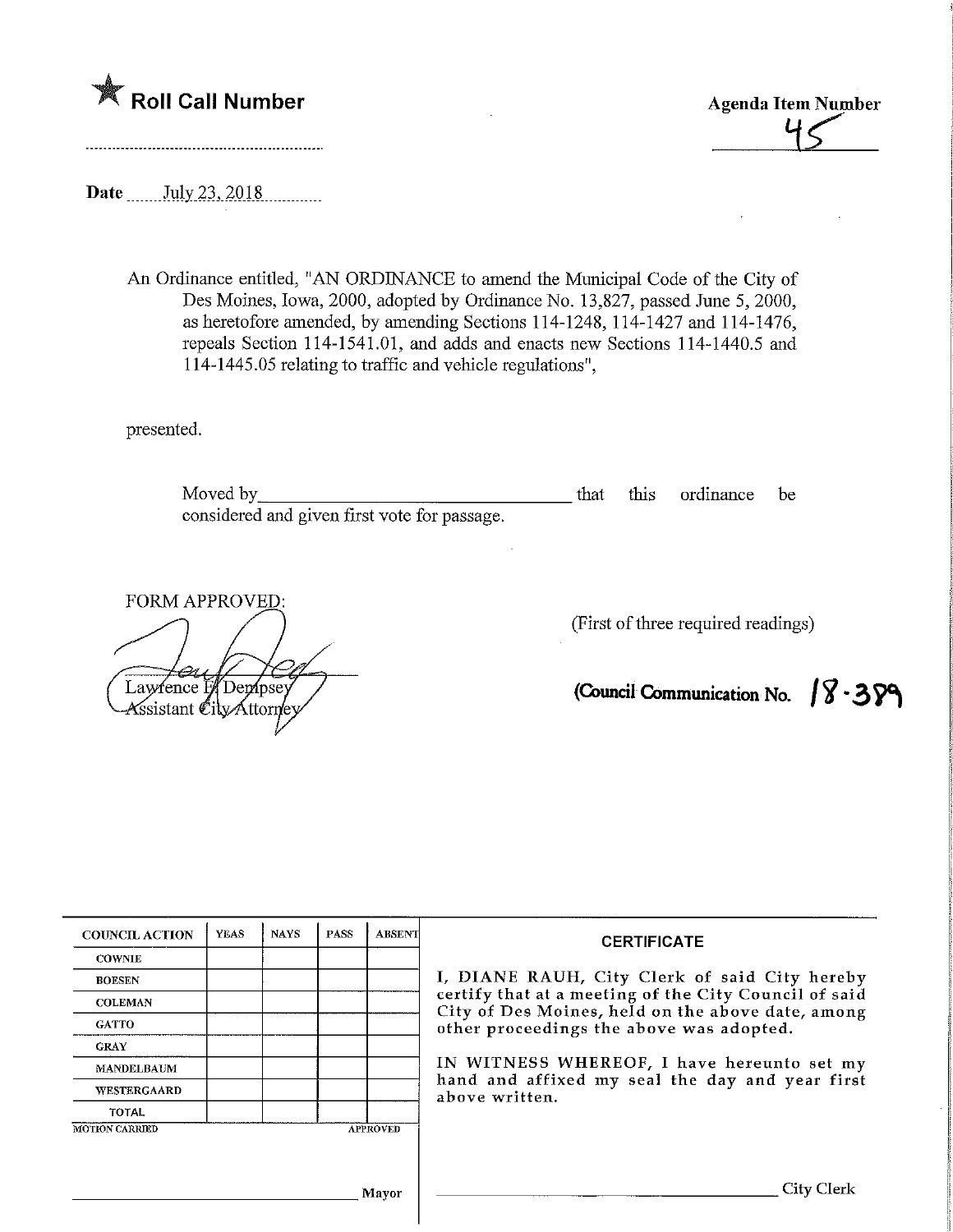# ORDINANCE NO.

AN ORDINANCE to amend the Municipal Code of the City of Des Moines, Iowa, 2000, adopted by Ordinance No. 13,827, passed June 5, 2000, as heretofore amended, by amending Sections 114-1248, 114-1427 and 114-1476, repeals Section 114-1541.01, and adds and enacts new Sections 114-1440.5 and 114-1445.05 relating to traffic and vehicle regulations.

Be It Ordained by the City Council of the City of Des Moines, Iowa:

Section 1. That the Municipal Code of the City of Des Moines, Iowa, 2000, adopted by

Ordinance No. 13,827, passed June 5, 2000, as heretofore amended, is hereby amended by

amending Sections 114-1248,114-1427 and 114-1476, repeals Section 114-1541.01, and adds and

enacts new Sections 114-1440.5 and 114-1445.05 relating to traffic and vehicle regulations, as

follows:

## Sec. 114-1248. Southwest Ninth Street.

Southwest Ninth Street, from Vine Street to Lacona Avenue Bancroft Street, 35 miles per hour.

Southwest Ninth Street, from Lacona Avenue Bancroft Street to McKinley Avenue, 30 miles per hour.

Southwest Ninth Street, from McKinley Avenue to to a point 1970 feet south of County Line Road, 35 miles per hour.

Southwest Ninth Street, from a point 1970 feet south of County Line Road to south city limits, 45 miles per hour.

## Sec. 114-1427. Avenue Frederick M. Hubbell.

Avenue Frederick M. Hubbell and East Grand Avenue and East Eighteenth Street, traffic control signal.

Avenue Frederick M. Hubbell and East University Avenue, traffic control signal.

Avenue Frederick M. Hubbell and Easton Boulevard, traffic control signal.

Avenue Frederick M. Hubbell and Guthrie Avenue, traffic control signal.

Avenue Frederick M. Hubbell and East Twenty-ninth Street, traffic control signal.

Avenue Frederick M. Hubbell and East Thirty-third Street, traffic control signal.

Avenue Frederick M. Hubbell and East Thirty-eighth Street, traffic control signal.

Avenue Frederick M. Hubbell and East Forty-sixth Street, traffic control signal.

## Sec. 114-1440.5. Creston Avenue.

Creston Avenue and Soudiwcsi Sixlv-third Street, traffic control signal,